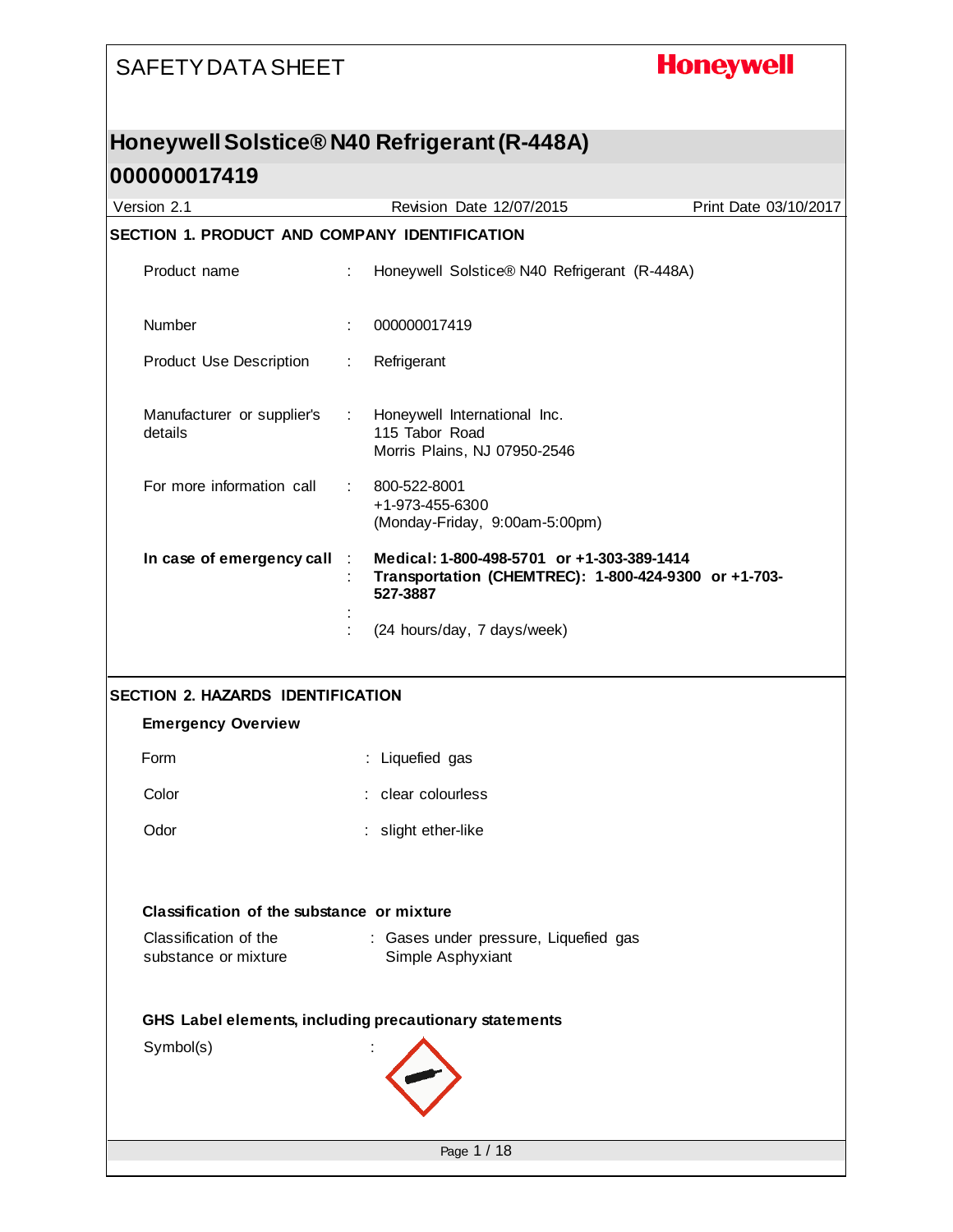# **Honeywell**

# **Honeywell Solstice® N40 Refrigerant (R-448A)**

| Version 2.1                                              | Revision Date 12/07/2015                                                                                  | Print Date 03/10/2017 |  |  |
|----------------------------------------------------------|-----------------------------------------------------------------------------------------------------------|-----------------------|--|--|
| Signal word                                              | : Warning                                                                                                 |                       |  |  |
| Hazard statements                                        | : Contains gas under pressure; may explode if heated.<br>May displace oxygen and cause rapid suffocation. |                       |  |  |
| Precautionary statements                                 | : Prevention:<br>Use personal protective equipment as required.                                           |                       |  |  |
|                                                          | Storage:<br>Protect from sunlight. Store in a well-ventilated place.                                      |                       |  |  |
| Hazards not otherwise<br>classified                      | : May cause frostbite.<br>May cause cardiac arrhythmia.<br>May cause eye and skin irritation.             |                       |  |  |
| Carcinogenicity                                          |                                                                                                           |                       |  |  |
| or anticipated carcinogen by NTP, IARC, or OSHA.         | No component of this product present at levels greater than or equal to 0.1% is identified as a known     |                       |  |  |
| <b>SECTION 3. COMPOSITION/INFORMATION ON INGREDIENTS</b> |                                                                                                           |                       |  |  |
| Chemical nature<br>Mixture                               |                                                                                                           |                       |  |  |
| <b>Chemical Name</b>                                     | CAS-No.                                                                                                   | Concentration         |  |  |
| Difluoromethane                                          | 75-10-5                                                                                                   | 26.00 %               |  |  |
| Pentafluoroethane                                        | 354-33-6                                                                                                  | 26.00 %               |  |  |
| 1,1,1,2-Tetrafluoroethane                                | 811-97-2                                                                                                  | 21.00 %               |  |  |
| 2,3,3,3-Tetrafluoroprop-1-ene                            | 754-12-1                                                                                                  | 20.00 %               |  |  |
| trans-1,3,3,3-Tetrafluoroprop-1-ene                      | 29118-24-9                                                                                                | 7.00 %                |  |  |
| <b>SECTION 4. FIRST AID MEASURES</b>                     |                                                                                                           |                       |  |  |
| Inhalation                                               | Move to fresh air. If breathing is irregular or stopped,                                                  |                       |  |  |
|                                                          | Page 2 / 18                                                                                               |                       |  |  |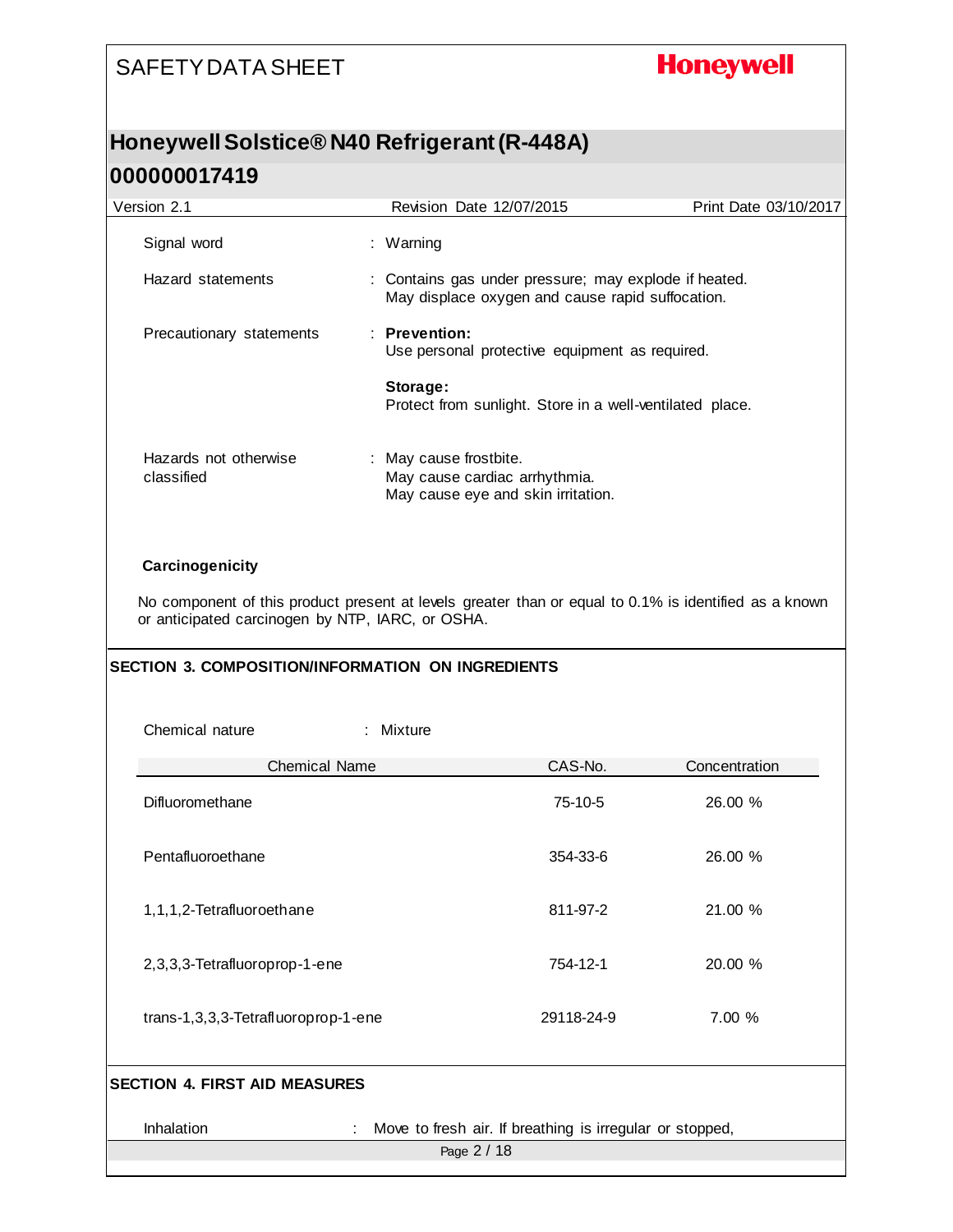# **Honeywell**

### **Honeywell Solstice® N40 Refrigerant (R-448A)**

| Version 2.1                             | Revision Date 12/07/2015                                                                                                                                                                                                                                                                                                                                                                                                                                                                                                                                                                                    | Print Date 03/10/2017 |
|-----------------------------------------|-------------------------------------------------------------------------------------------------------------------------------------------------------------------------------------------------------------------------------------------------------------------------------------------------------------------------------------------------------------------------------------------------------------------------------------------------------------------------------------------------------------------------------------------------------------------------------------------------------------|-----------------------|
|                                         | administer artificial respiration. Use oxygen as required,<br>provided a qualified operator is present. Call a physician. Do<br>not give drugs from adrenaline-ephedrine group.                                                                                                                                                                                                                                                                                                                                                                                                                             |                       |
| Skin contact                            | After contact with skin, wash immediately with plenty of water.<br>If there is evidence of frostbite, bathe (do not rub) with<br>lukewarm (not hot) water. If water is not available, cover with a<br>clean, soft cloth or similar covering. If symptoms persist, call a<br>physician.                                                                                                                                                                                                                                                                                                                      |                       |
| Eye contact                             | Rinse immediately with plenty of water, also under the eyelids,<br>for at least 15 minutes. In case of frostbite water should be<br>lukewarm, not hot. If symptoms persist, call a physician.                                                                                                                                                                                                                                                                                                                                                                                                               |                       |
| Ingestion                               | Unlikely route of exposure. As this product is a gas, refer to the<br>inhalation section. Do not induce vomiting without medical<br>advice. Call a physician immediately.                                                                                                                                                                                                                                                                                                                                                                                                                                   |                       |
| Notes to physician                      |                                                                                                                                                                                                                                                                                                                                                                                                                                                                                                                                                                                                             |                       |
| Treatment                               | Because of the possible disturbances of cardiac rhythm,<br>catecholamine drugs, such as epinephrine, should be used<br>with special caution and only in situations of emergency life<br>support. Treatment of overexposure should be directed at the<br>control of symptoms and the clinical conditions. Treat frost-<br>bitten areas as needed.                                                                                                                                                                                                                                                            |                       |
| <b>SECTION 5. FIREFIGHTING MEASURES</b> |                                                                                                                                                                                                                                                                                                                                                                                                                                                                                                                                                                                                             |                       |
| Suitable extinguishing media            | The product is not flammable.<br>Use water spray, alcohol-resistant foam, dry chemical or<br>carbon dioxide.<br>Use extinguishing measures that are appropriate to local<br>circumstances and the surrounding environment.                                                                                                                                                                                                                                                                                                                                                                                  |                       |
| Specific hazards during<br>firefighting | Contents under pressure.<br>This product is not flammable at ambient temperatures and<br>atmospheric pressure.<br>However, this material can ignite when mixed with air under<br>pressure and exposed to strong ignition sources.<br>Container may rupture on heating.<br>Cool closed containers exposed to fire with water spray.<br>Do not allow run-off from fire fighting to enter drains or water<br>courses.<br>Vapours are heavier than air and can cause suffocation by<br>reducing oxygen available for breathing.<br>In case of fire hazardous decomposition products may be<br>produced such as: |                       |
|                                         | Page 3 / 18                                                                                                                                                                                                                                                                                                                                                                                                                                                                                                                                                                                                 |                       |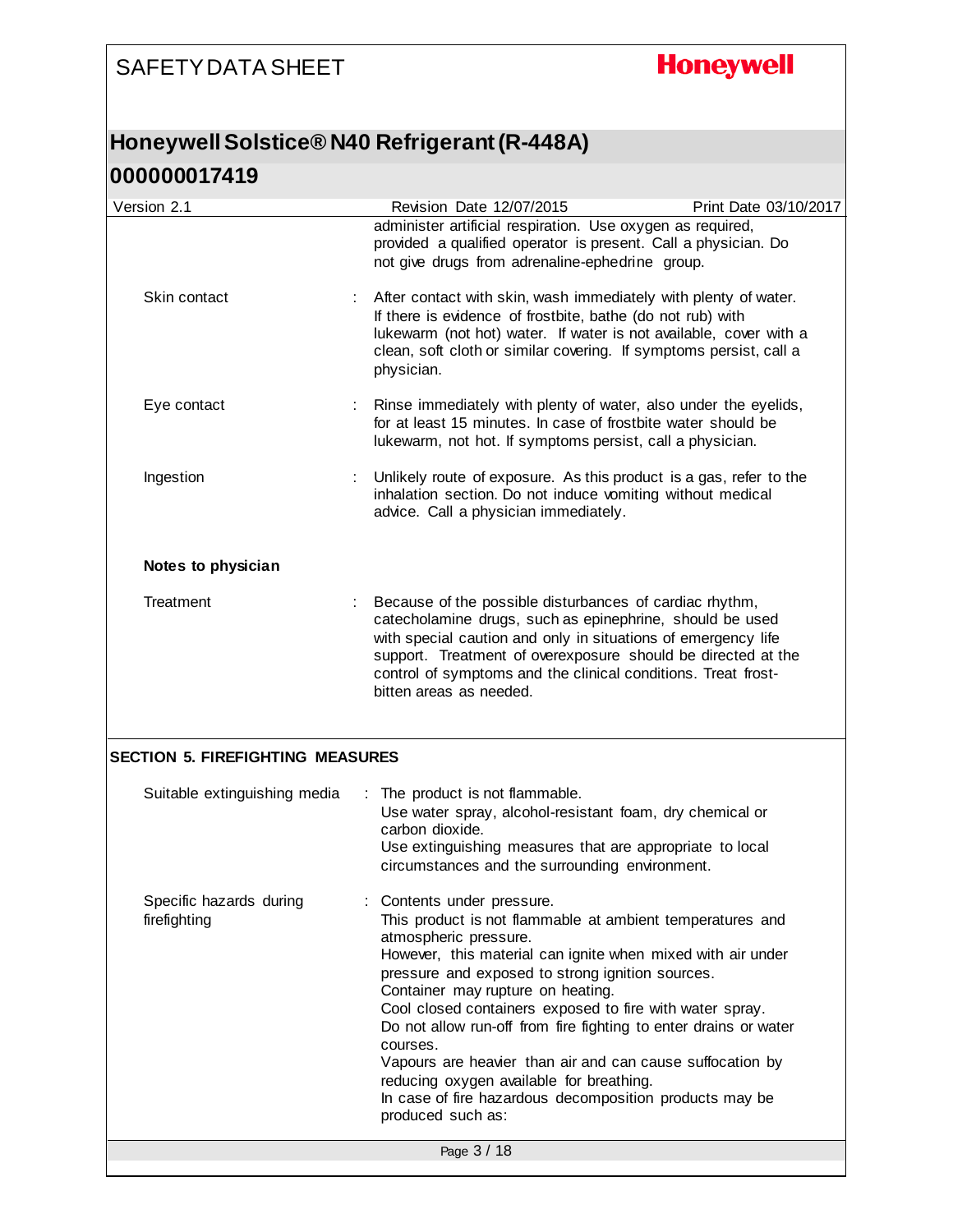# **Honeywell**

# **Honeywell Solstice® N40 Refrigerant (R-448A)**

| Version 2.1                                      | Revision Date 12/07/2015                                                                                                                                                                                                                                                                                                                                                                                                                                                                                                                                                                                                                                       | Print Date 03/10/2017 |
|--------------------------------------------------|----------------------------------------------------------------------------------------------------------------------------------------------------------------------------------------------------------------------------------------------------------------------------------------------------------------------------------------------------------------------------------------------------------------------------------------------------------------------------------------------------------------------------------------------------------------------------------------------------------------------------------------------------------------|-----------------------|
|                                                  | Hydrogen halides<br>Hydrogen fluoride<br>Carbon monoxide<br>Carbon dioxide (CO2)<br>Carbonyl halides                                                                                                                                                                                                                                                                                                                                                                                                                                                                                                                                                           |                       |
| Special protective equipment<br>for firefighters | : In the event of fire and/or explosion do not breathe fumes.<br>Wear self-contained breathing apparatus and protective suit.<br>No unprotected exposed skin areas.                                                                                                                                                                                                                                                                                                                                                                                                                                                                                            |                       |
| <b>SECTION 6. ACCIDENTAL RELEASE MEASURES</b>    |                                                                                                                                                                                                                                                                                                                                                                                                                                                                                                                                                                                                                                                                |                       |
| Personal precautions<br>÷                        | Immediately evacuate personnel to safe areas.<br>Keep people away from and upwind of spill/leak.<br>Wear personal protective equipment. Unprotected persons<br>must be kept away.<br>Remove all sources of ignition.<br>Avoid skin contact with leaking liquid (danger of frostbite).<br>Ventilate the area.<br>After release, disperses into the air.<br>Vapours are heavier than air and can cause suffocation by<br>reducing oxygen available for breathing.<br>Avoid accumulation of vapours in low areas.<br>Unprotected personnel should not return until air has been<br>tested and determined safe.<br>Ensure that the oxygen content is $>= 19.5\%$ . |                       |
| Environmental precautions<br>÷                   | Prevent further leakage or spillage if safe to do so.<br>The product evapourates readily.                                                                                                                                                                                                                                                                                                                                                                                                                                                                                                                                                                      |                       |
| Methods for cleaning up                          | : Ventilate the area.                                                                                                                                                                                                                                                                                                                                                                                                                                                                                                                                                                                                                                          |                       |
| SECTION 7. HANDLING AND STORAGE                  |                                                                                                                                                                                                                                                                                                                                                                                                                                                                                                                                                                                                                                                                |                       |
| <b>Handling</b>                                  |                                                                                                                                                                                                                                                                                                                                                                                                                                                                                                                                                                                                                                                                |                       |
| Handling                                         | Handle with care.<br>Avoid inhalation of vapour or mist.<br>Do not get in eyes, on skin, or on clothing.<br>Wear personal protective equipment.<br>Use only in well-ventilated areas.<br>Pressurized container. Protect from sunlight and do not expose<br>to temperatures exceeding 50 °C.<br>Follow all standard safety precautions for handling and use of<br>compressed gas cylinders.<br>Use authorized cylinders only.                                                                                                                                                                                                                                   |                       |
|                                                  | Page 4 / 18                                                                                                                                                                                                                                                                                                                                                                                                                                                                                                                                                                                                                                                    |                       |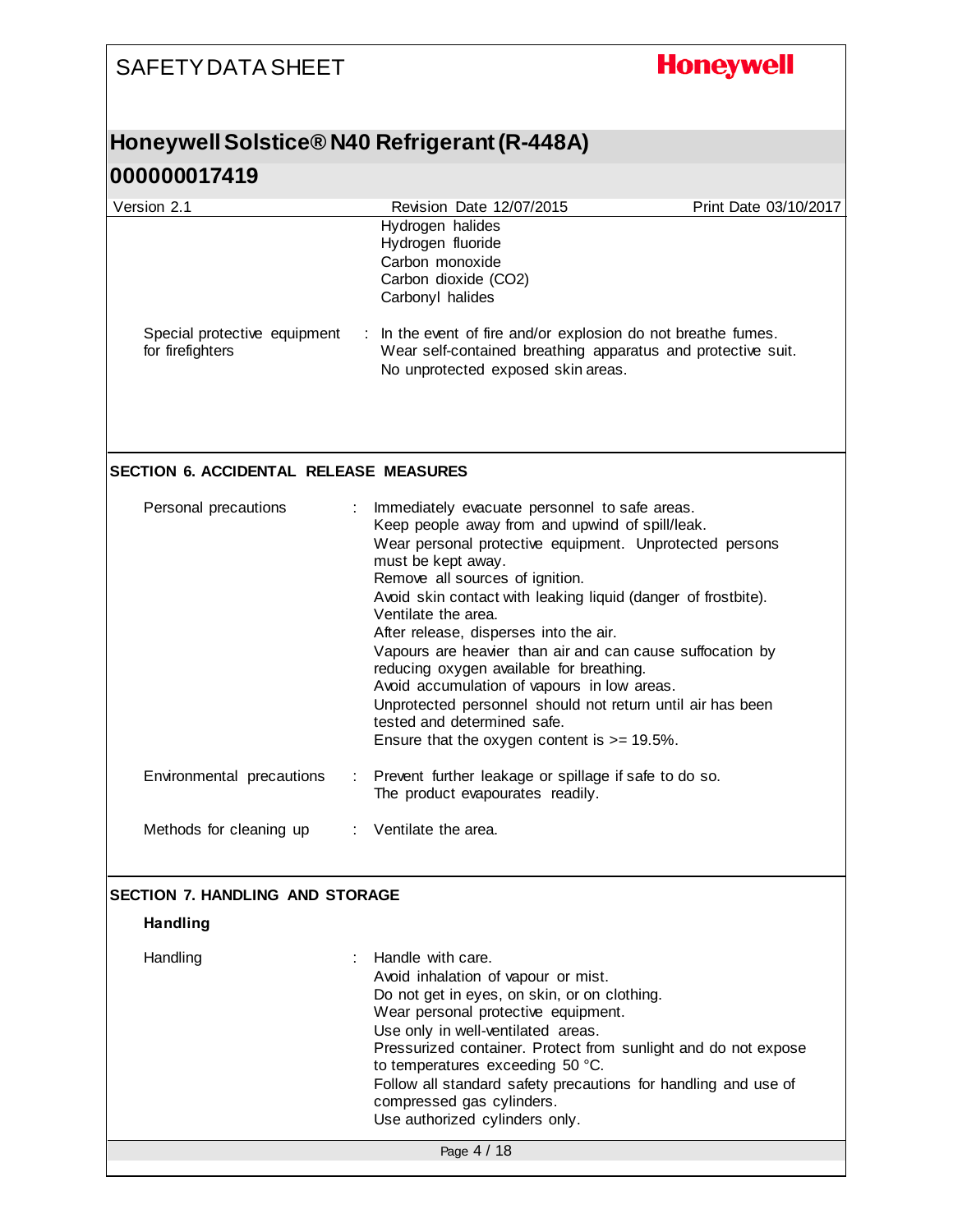# **Honeywell**

### **Honeywell Solstice® N40 Refrigerant (R-448A)**

| Version 2.1                                        | Revision Date 12/07/2015                                                                                                                                                                                                                                                                                                                                                           | Print Date 03/10/2017 |
|----------------------------------------------------|------------------------------------------------------------------------------------------------------------------------------------------------------------------------------------------------------------------------------------------------------------------------------------------------------------------------------------------------------------------------------------|-----------------------|
|                                                    | Protect cylinders from physical damage.<br>Do not puncture or drop cylinders, expose them to open flame<br>or excessive heat.<br>Do not pierce or burn, even after use. Do not spray on a naked<br>flame or any incandescent material.<br>Do not remove screw cap until immediately ready for use.<br>Always replace cap after use.                                                |                       |
| Advice on protection<br>against fire and explosion | The product is not flammable.<br>Can form a combustible mixture with air at pressures above<br>atmospheric pressure.                                                                                                                                                                                                                                                               |                       |
| <b>Storage</b>                                     |                                                                                                                                                                                                                                                                                                                                                                                    |                       |
| Requirements for storage<br>areas and containers   | Pressurized container: protect from sunlight and do not expose<br>to temperatures exceeding 50 °C. Do not pierce or burn, even<br>after use.<br>Keep containers tightly closed in a dry, cool and well-ventilated<br>place.<br>Storage rooms must be properly ventilated.<br>Ensure adequate ventilation, especially in confined areas.<br>Protect cylinders from physical damage. |                       |
| SECTION 8. EXPOSURE CONTROLS/PERSONAL PROTECTION   |                                                                                                                                                                                                                                                                                                                                                                                    |                       |
| Protective measures                                | Do not breathe vapour.                                                                                                                                                                                                                                                                                                                                                             |                       |
|                                                    | Avoid contact with skin, eyes and clothing.<br>Ensure that eyewash stations and safety showers are close to<br>the workstation location.                                                                                                                                                                                                                                           |                       |
| Engineering measures                               | General room ventilation is adequate for storage and handling.<br>Perform filling operations only at stations with exhaust<br>ventilation facilities.                                                                                                                                                                                                                              |                       |
| Eye protection                                     | Wear as appropriate:<br>Safety glasses with side-shields<br>If splashes are likely to occur, wear:<br>Goggles or face shield, giving complete protection to eyes                                                                                                                                                                                                                   |                       |
| Hand protection                                    | Leather gloves<br>In case of contact through splashing:<br>Protective gloves<br>Neoprene gloves<br>Polyvinyl alcohol or nitrile- butyl-rubber gloves                                                                                                                                                                                                                               |                       |
| Skin and body protection                           | Avoid skin contact with leaking liquid (danger of frostbite).<br>Wear cold insulating gloves/ face shield/ eye protection.                                                                                                                                                                                                                                                         |                       |
|                                                    | Page 5 / 18                                                                                                                                                                                                                                                                                                                                                                        |                       |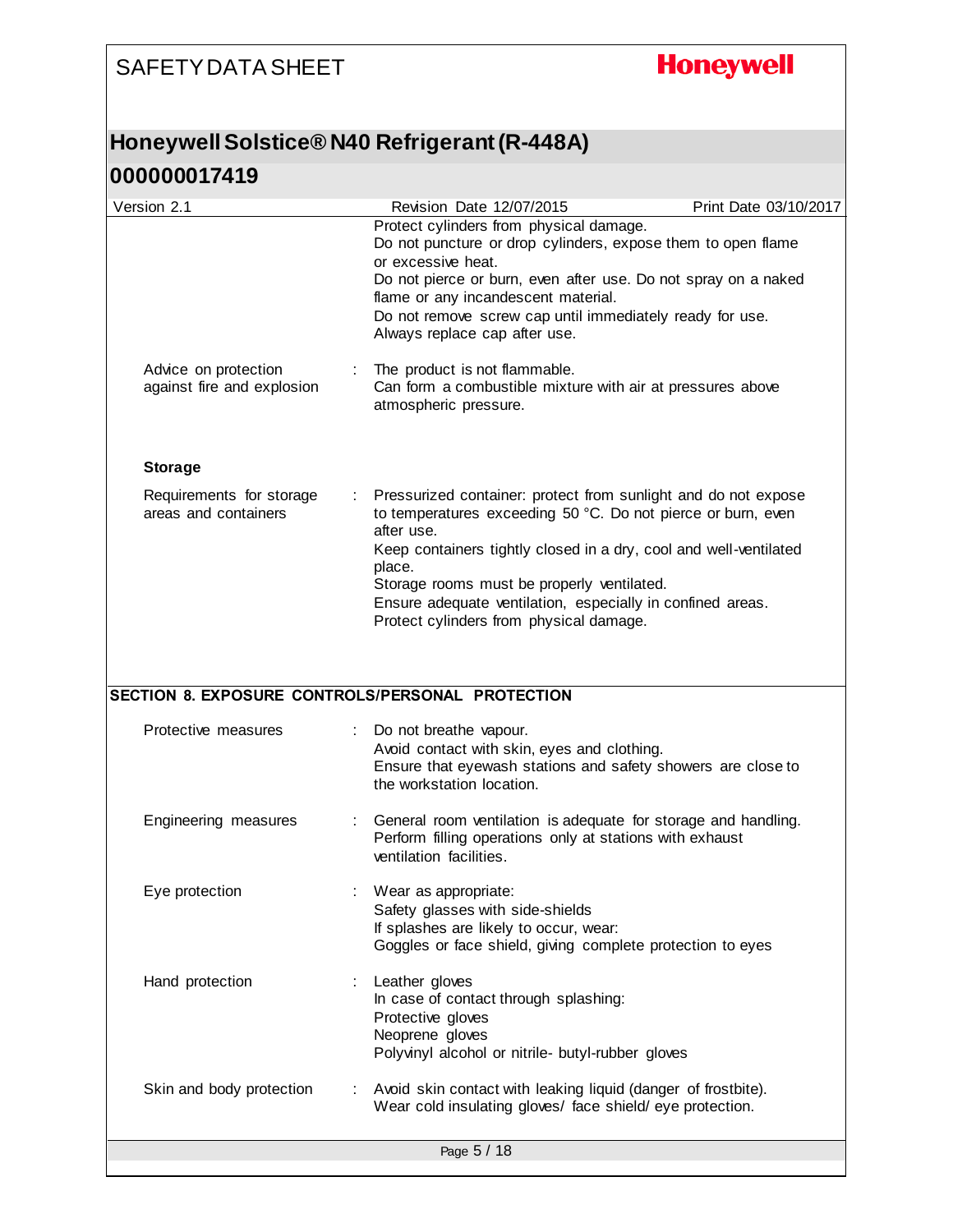# **Honeywell**

### **Honeywell Solstice® N40 Refrigerant (R-448A)**

| Version 2.1                              |                                                                                                                                                                                                       |                                                                                                                                   | Revision Date 12/07/2015                                                                                                                                                                              |            | Print Date 03/10/2017                                                                |  |
|------------------------------------------|-------------------------------------------------------------------------------------------------------------------------------------------------------------------------------------------------------|-----------------------------------------------------------------------------------------------------------------------------------|-------------------------------------------------------------------------------------------------------------------------------------------------------------------------------------------------------|------------|--------------------------------------------------------------------------------------|--|
| Respiratory protection                   | ÷.                                                                                                                                                                                                    | In case of insufficient ventilation, wear suitable respiratory<br>equipment.<br>Wear a positive-pressure supplied-air respirator. |                                                                                                                                                                                                       |            |                                                                                      |  |
|                                          | Vapours are heavier than air and can cause suffocation by<br>reducing oxygen available for breathing.<br>For rescue and maintenance work in storage tanks use self-<br>contained breathing apparatus. |                                                                                                                                   |                                                                                                                                                                                                       |            |                                                                                      |  |
| Hygiene measures                         | practice.                                                                                                                                                                                             |                                                                                                                                   | Ensure adequate ventilation, especially in confined areas.<br>Avoid contact with skin, eyes and clothing.<br>Remove and wash contaminated clothing before re-use.<br>Keep working clothes separately. |            | Handle in accordance with good industrial hygiene and safety                         |  |
| <b>Exposure Guidelines</b><br>Components | CAS-No.                                                                                                                                                                                               | Value                                                                                                                             | Control                                                                                                                                                                                               | Upda       | <b>Basis</b>                                                                         |  |
| Difluoromethane                          | 75-10-5                                                                                                                                                                                               | TWA:<br>Time<br>weighted<br>average                                                                                               | parameters<br>2,200 mg/m3<br>$(1,000$ ppm $)$                                                                                                                                                         | te<br>2007 | WEEL:US. OARS.<br><b>WEELs Workplace</b><br>Environmental<br>Exposure Level<br>Guide |  |
| Difluoromethane                          | 75-10-5                                                                                                                                                                                               | $TWA$ :<br>Time<br>weighted<br>average                                                                                            | $(1,000$ ppm $)$                                                                                                                                                                                      | 1994       | Honeywell: Limit<br>established by<br>Honeywell<br>International Inc.                |  |
| Pentafluoroethan<br>e                    | 354-33-6                                                                                                                                                                                              | TWA:<br>Time<br>weighted<br>average                                                                                               | $(1,000$ ppm $)$                                                                                                                                                                                      |            | Honeywell: Limit<br>established by<br>Honeywell<br>International Inc.                |  |
| $1, 1, 1, 2-$<br>Tetrafluoroethane       | 811-97-2                                                                                                                                                                                              | TWA:<br>Time<br>weighted<br>average                                                                                               | $(1,000$ ppm $)$                                                                                                                                                                                      |            | Honeywell: Limit<br>established by<br>Honeywell<br>International Inc.                |  |
| $1, 1, 1, 2-$<br>Tetrafluoroethane       | 811-97-2                                                                                                                                                                                              | TWA:<br>Time<br>weighted<br>average                                                                                               | 4,240 mg/m3<br>$(1,000$ ppm $)$                                                                                                                                                                       | 2007       | WEEL:US. OARS.<br><b>WEELs Workplace</b><br>Environmental<br>Exposure Level<br>Guide |  |
|                                          |                                                                                                                                                                                                       |                                                                                                                                   |                                                                                                                                                                                                       |            |                                                                                      |  |
|                                          |                                                                                                                                                                                                       | Page 6 / 18                                                                                                                       |                                                                                                                                                                                                       |            |                                                                                      |  |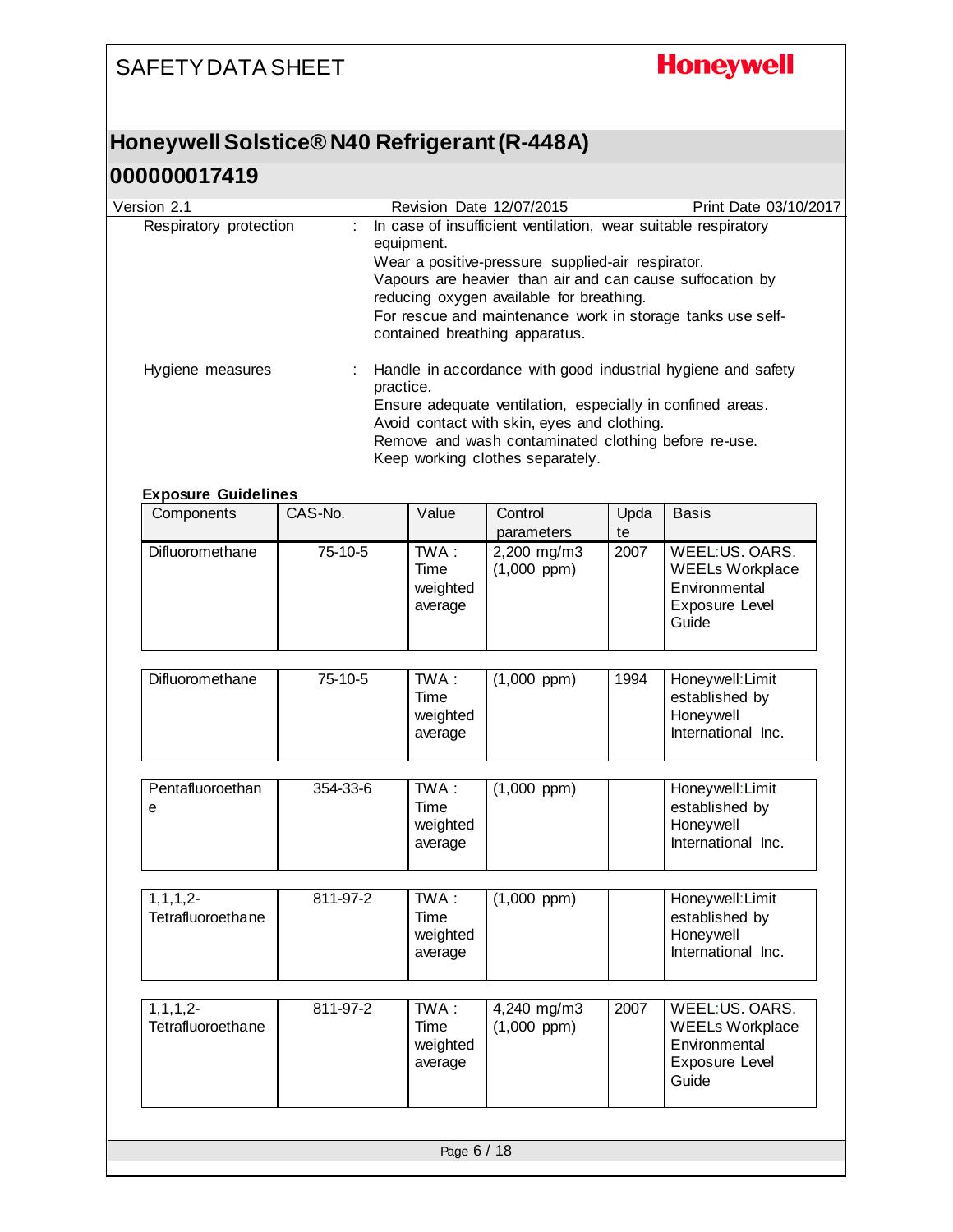### **Honeywell**

### **Honeywell Solstice® N40 Refrigerant (R-448A)**

| Version 2.1                                        |                   |                                             | Revision Date 12/07/2015 |               | Print Date 03/10/2017                                                                |
|----------------------------------------------------|-------------------|---------------------------------------------|--------------------------|---------------|--------------------------------------------------------------------------------------|
| $2,3,3,3-$<br>Tetrafluoroprop-<br>1-ene            | 754-12-1          | TWA:<br>Time<br>weighted<br>average         | $(500$ ppm $)$           | 2009          | WEEL:US. OARS.<br><b>WEELs Workplace</b><br>Environmental<br>Exposure Level<br>Guide |
| $2,3,3,3-$<br>Tetrafluoroprop-<br>1-ene            | 754-12-1          | TWA:<br>Time<br>weighted<br>average         | $(500$ ppm $)$           | 03 15<br>2010 | Honeywell: Limit<br>established by<br>Honeywell<br>International Inc.                |
| $2,3,3,3-$<br>Tetrafluoroprop-<br>1-ene            | 754-12-1          | STEL:<br>Short<br>term<br>exposure<br>limit | $(1,500$ ppm)            | 03 15<br>2010 | Honeywell: Limit<br>established by<br>Honeywell<br>International Inc.                |
| $trans-1, 3, 3, 3-$<br>Tetrafluoroprop-<br>1-ene   | 29118-24-9        | TWA:<br>Time<br>weighted<br>average         | (800 ppm)                | 2012          | WEEL:US. OARS.<br><b>WEELs Workplace</b><br>Environmental<br>Exposure Level<br>Guide |
| $trans-1, 3, 3, 3-$<br>Tetrafluoroprop-<br>1-ene   | 29118-24-9        | TWA:<br>Time<br>weighted<br>average         | (800 ppm)                | 31.03.<br>11  | Honeywell: Limit<br>established by<br>Honeywell<br>International Inc.                |
|                                                    |                   |                                             |                          |               |                                                                                      |
| <b>SECTION 9. PHYSICAL AND CHEMICAL PROPERTIES</b> |                   |                                             |                          |               |                                                                                      |
| Physical state                                     |                   | : Liquefied gas                             |                          |               |                                                                                      |
| Color                                              |                   | clear colourless                            |                          |               |                                                                                      |
| Odor                                               | slight ether-like |                                             |                          |               |                                                                                      |
| pH                                                 | Note: neutral     |                                             |                          |               |                                                                                      |
| Melting point/range                                |                   | Note: no data available                     |                          |               |                                                                                      |
| Boiling point/boiling range                        |                   | -45.9 - -39.8 °C                            |                          |               |                                                                                      |
| Flash point                                        |                   | Note: Not applicable                        |                          |               |                                                                                      |
|                                                    |                   | Page 7 / 18                                 |                          |               |                                                                                      |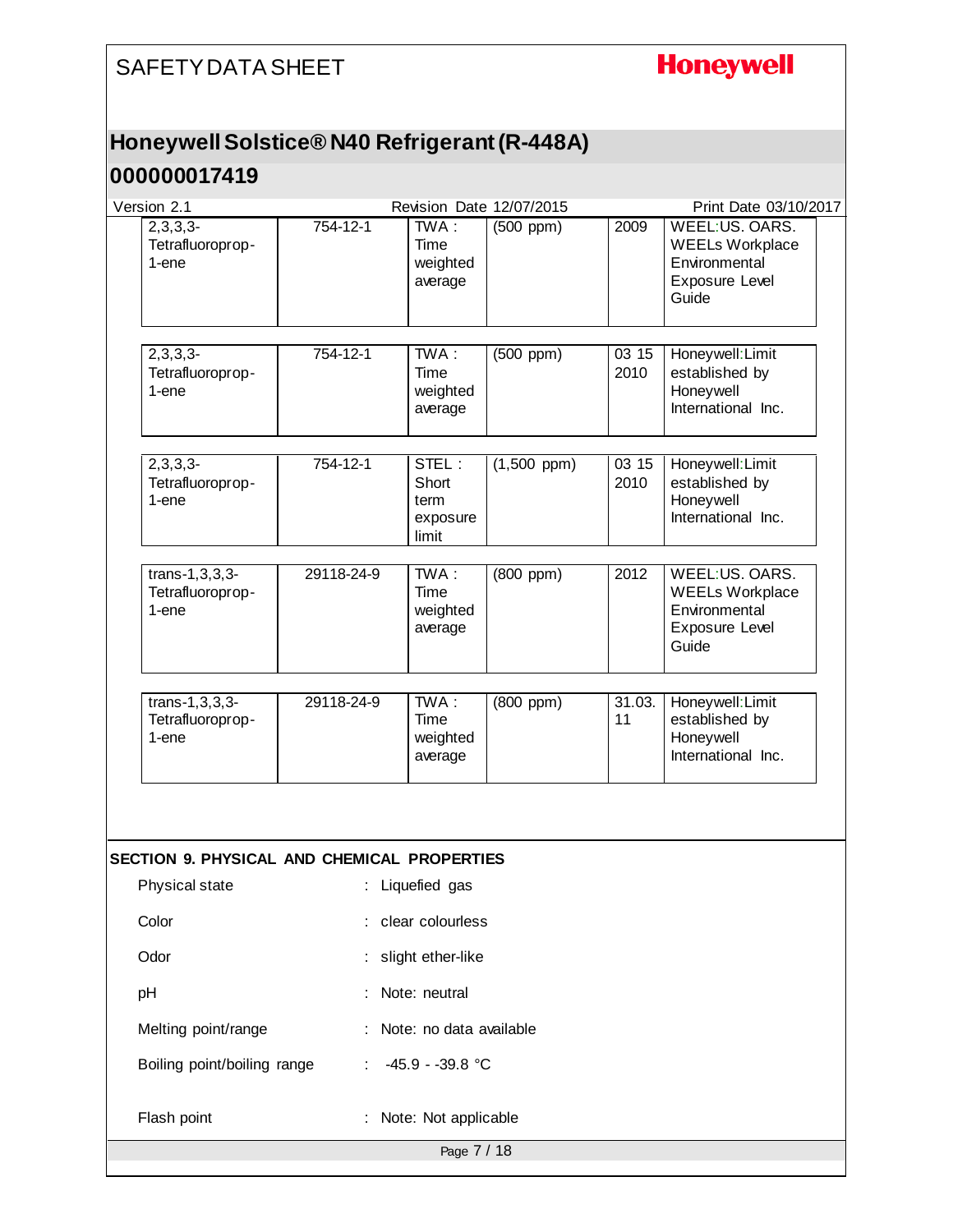# **Honeywell**

### **Honeywell Solstice® N40 Refrigerant (R-448A) 000000017419**

| Version 2.1                                 | Revision Date 12/07/2015                                                                                                                                                                                                                                                                                                                                                      | Print Date 03/10/2017 |
|---------------------------------------------|-------------------------------------------------------------------------------------------------------------------------------------------------------------------------------------------------------------------------------------------------------------------------------------------------------------------------------------------------------------------------------|-----------------------|
|                                             |                                                                                                                                                                                                                                                                                                                                                                               |                       |
|                                             |                                                                                                                                                                                                                                                                                                                                                                               |                       |
| Lower explosion limit                       | : Note: None                                                                                                                                                                                                                                                                                                                                                                  |                       |
| Upper explosion limit                       | : Note: None                                                                                                                                                                                                                                                                                                                                                                  |                       |
| Vapor pressure                              | 1,120 kPa<br>at 21.1 °C(70.0 °F)<br>2,588 kPa<br>at 54.4 °C(129.9 °F)                                                                                                                                                                                                                                                                                                         |                       |
| Vapor density                               | 2.98 Note: $(Air = 1.0)$                                                                                                                                                                                                                                                                                                                                                      |                       |
| Density                                     | $1.11$ g/cm3<br>÷                                                                                                                                                                                                                                                                                                                                                             |                       |
| Water solubility                            | : Note: no data available                                                                                                                                                                                                                                                                                                                                                     |                       |
| Partition coefficient: n-<br>octanol/water  | : Note: no data available                                                                                                                                                                                                                                                                                                                                                     |                       |
| Auto-ignition temperature                   | 628 °C                                                                                                                                                                                                                                                                                                                                                                        |                       |
| Decomposition temperature                   | $: > 250$ °C<br>Note: To avoid thermal decomposition, do not overheat.                                                                                                                                                                                                                                                                                                        |                       |
|                                             |                                                                                                                                                                                                                                                                                                                                                                               |                       |
|                                             |                                                                                                                                                                                                                                                                                                                                                                               |                       |
| <b>SECTION 10. STABILITY AND REACTIVITY</b> |                                                                                                                                                                                                                                                                                                                                                                               |                       |
| Chemical stability                          | Stable under normal conditions.                                                                                                                                                                                                                                                                                                                                               |                       |
| Possibility of hazardous<br>reactions       | : Hazardous polymerisation does not occur.                                                                                                                                                                                                                                                                                                                                    |                       |
| Conditions to avoid                         | : Pressurized container. Protect from sunlight and do not<br>expose to temperatures exceeding 50 °C.<br>Decomposes under high temperature.<br>Some risk may be expected of corrosive and toxic<br>decomposition products.<br>Can form a combustible mixture with air at pressures above<br>atmospheric pressure.<br>Do not mix with oxygen or air above atmospheric pressure. |                       |
|                                             | Page 8 / 18                                                                                                                                                                                                                                                                                                                                                                   |                       |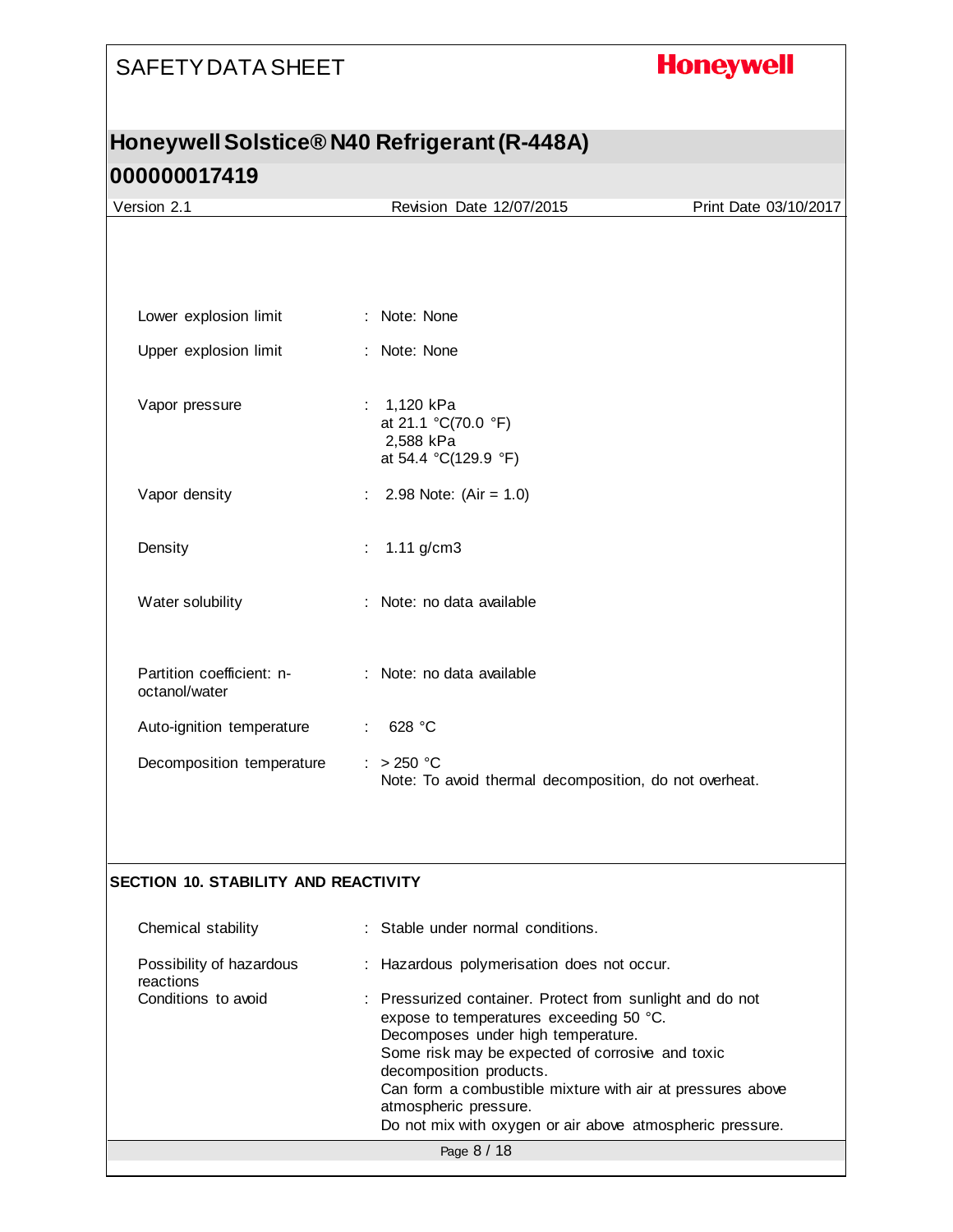# **Honeywell**

### **Honeywell Solstice® N40 Refrigerant (R-448A)**

| Version 2.1                                          | Revision Date 12/07/2015                                                                                                                                                                         | Print Date 03/10/2017 |
|------------------------------------------------------|--------------------------------------------------------------------------------------------------------------------------------------------------------------------------------------------------|-----------------------|
| Incompatible materials to<br>avoid                   | : Potassium<br>Calcium<br>Powdered metals<br>Finely divided aluminium<br>Finely divided magnesium<br>Zinc                                                                                        |                       |
| Hazardous decomposition<br>products                  | Halogenated compounds<br>Hydrogen fluoride<br>Carbonyl halides<br>Carbon oxides                                                                                                                  |                       |
| SECTION 11. TOXICOLOGICAL INFORMATION                |                                                                                                                                                                                                  |                       |
| Acute inhalation toxicity<br>Difluoromethane         | : LC50: $> 520000$ ppm<br>Exposure time: 4 h<br>Species: Rat                                                                                                                                     |                       |
| Pentafluoroethane                                    | $:$ > 769000 ppm<br>Exposure time: 4 h<br>Species: Rat                                                                                                                                           |                       |
| 1,1,1,2-Tetrafluoroethane                            | : $LC50: > 500000$ ppm<br>Exposure time: 4 h<br>Species: Rat                                                                                                                                     |                       |
| 2,3,3,3-Tetrafluoroprop-1-<br>ene                    | : LC50: $> 400000$ ppm<br>Exposure time: 4 h<br>Species: Rat<br>Method: OECD Test Guideline 403                                                                                                  |                       |
| $trans-1, 3, 3, 3-$<br>Tetrafluoroprop-1-ene         | 100000 ppm<br>Species: Mouse<br>Note: Acute (4-Hour) Inhalation Toxicity Screening Study<br>(mouse): No lethality at >100,000 ppm.<br>$LC50: > 207000$ ppm<br>Exposure time: 4 h<br>Species: Rat |                       |
| Skin irritation<br>2,3,3,3-Tetrafluoroprop-1-<br>ene | : Note: Not applicable<br>Study technically not feasible.                                                                                                                                        |                       |
| $trans-1, 3, 3, 3-$                                  | Species: Rabbit                                                                                                                                                                                  |                       |
|                                                      | Page 9 / 18                                                                                                                                                                                      |                       |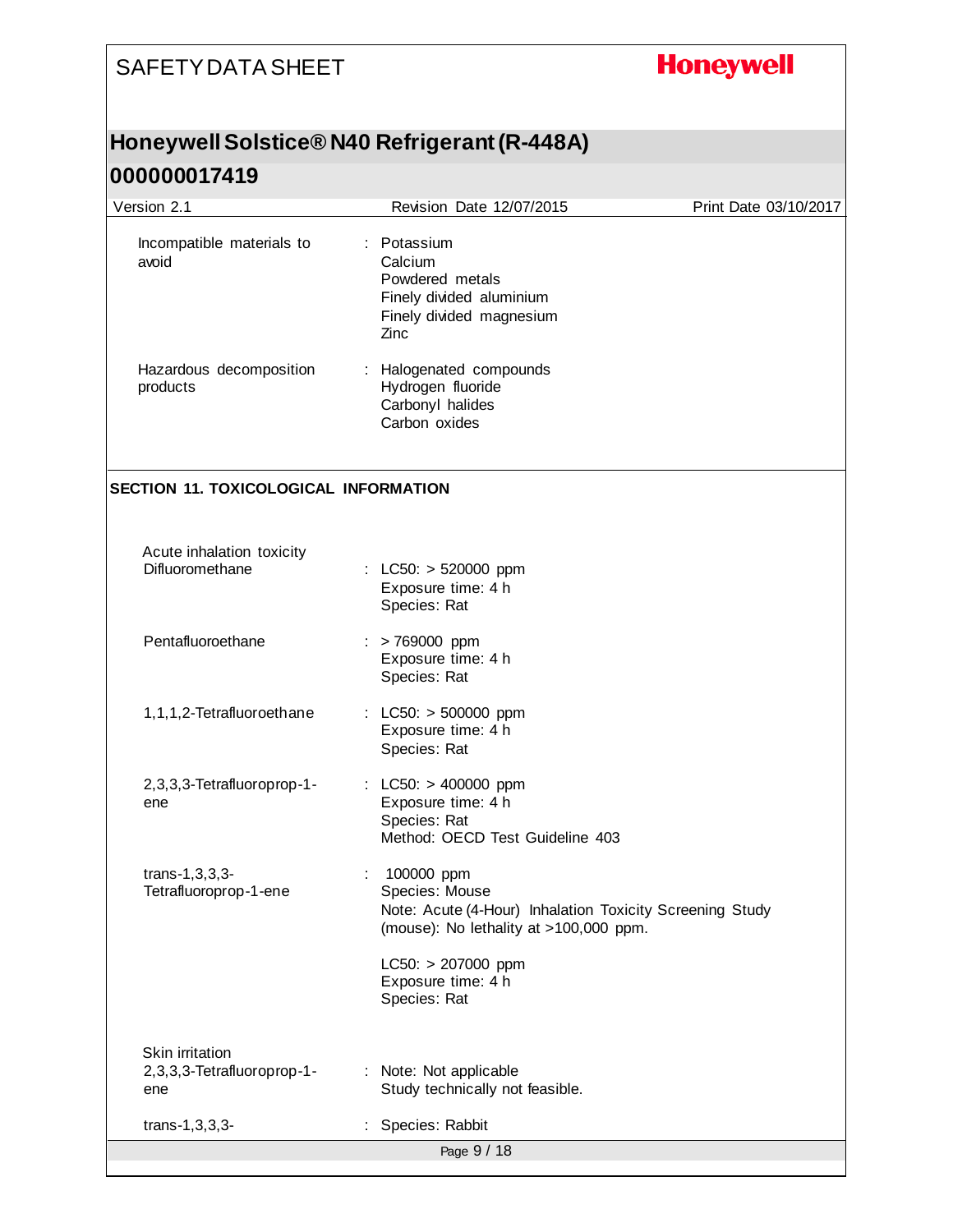# **Honeywell**

### **Honeywell Solstice® N40 Refrigerant (R-448A)**

| Version 2.1                                         | Revision Date 12/07/2015                                                                                                               | Print Date 03/10/2017 |
|-----------------------------------------------------|----------------------------------------------------------------------------------------------------------------------------------------|-----------------------|
| Tetrafluoroprop-1-ene                               | Result: No skin irritation<br>Method: OECD Test Guideline 404                                                                          |                       |
| Eye irritation<br>2,3,3,3-Tetrafluoroprop-1-<br>ene | : Note: Not applicable<br>Study technically not feasible.                                                                              |                       |
| Sensitisation<br>Difluoromethane                    | : Cardiac sensitization<br>Species: dogs<br>Note: No-observed-effect level<br>>350 000 ppm                                             |                       |
| Pentafluoroethane                                   | Cardiac sensitization<br>Species: dogs<br>Note: No-observed-effect level<br>75 000 ppm<br>Lowest observed effect level<br>100 000 ppm  |                       |
| 1,1,1,2-Tetrafluoroethane                           | : Cardiac sensitization<br>Species: dogs<br>Note: No-observed-effect level<br>50 000 ppm<br>Lowest observed effect level<br>75 000 ppm |                       |
| 2,3,3,3-Tetrafluoroprop-1-<br>ene                   | Dermal<br>Note: Not applicable, as this product is a gas.<br>Study technically not feasible.                                           |                       |
| $trans-1, 3, 3, 3-$<br>Tetrafluoroprop-1-ene        | : Cardiac sensitization<br>Species: dogs<br>Note: Did not cause sensitisation on laboratory animals.                                   |                       |
| Repeated dose toxicity<br>Difluoromethane           | Species: Rat<br>Application Route: Inhalation<br>Exposure time: (90 d)<br>NOEL: 50000 ppm<br>Subchronic toxicity                       |                       |
| Pentafluoroethane                                   | : Species: Rat<br>Application Route: Inhalation<br>Exposure time: (4 Weeks)<br>NOEL: 50000 ppm<br>Subchronic toxicity                  |                       |
|                                                     | Page 10 / 18                                                                                                                           |                       |
|                                                     |                                                                                                                                        |                       |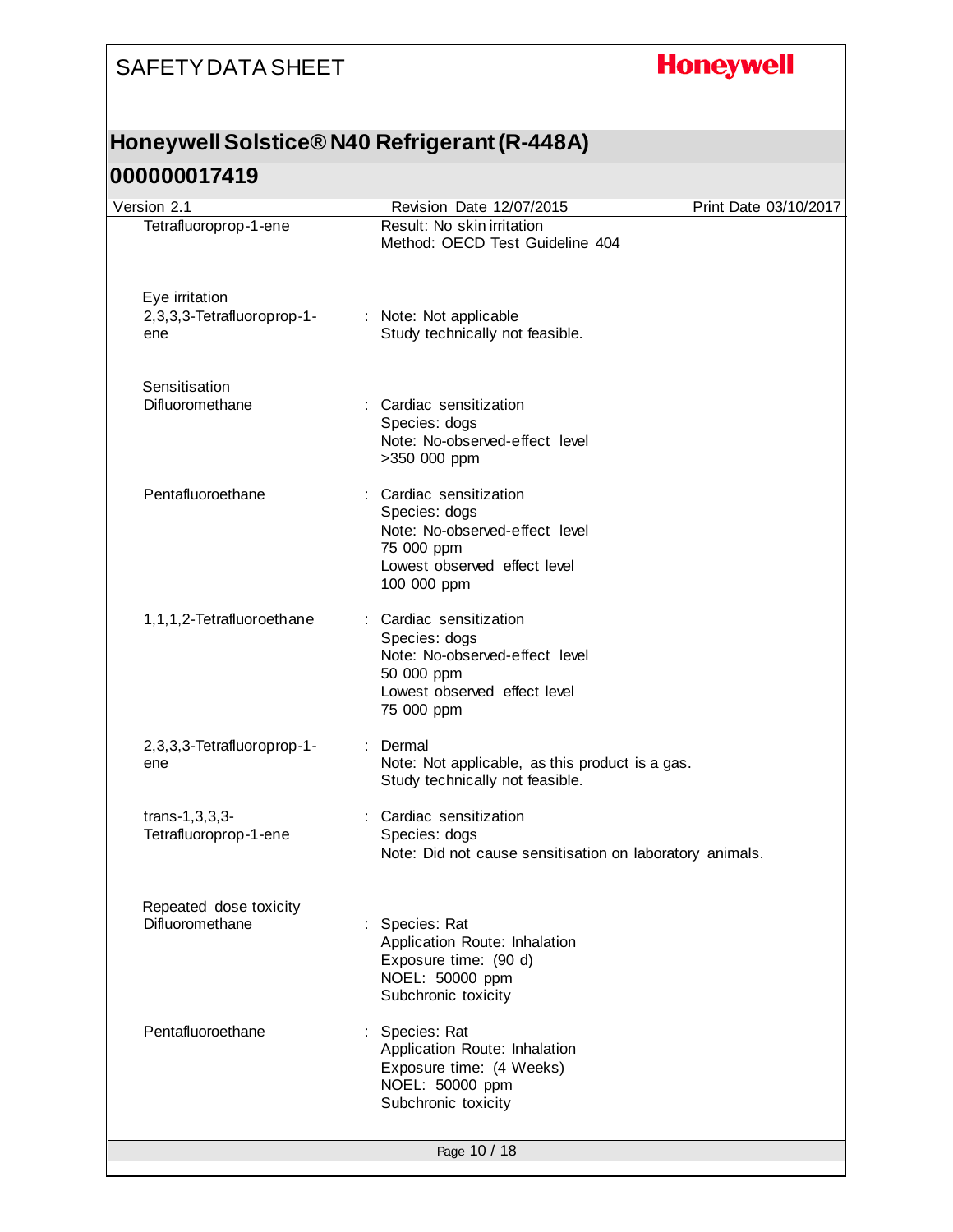# **Honeywell**

### **Honeywell Solstice® N40 Refrigerant (R-448A)**

| Version 2.1                                  | Revision Date 12/07/2015                                                                                                                                                                                                                                                          | Print Date 03/10/2017 |
|----------------------------------------------|-----------------------------------------------------------------------------------------------------------------------------------------------------------------------------------------------------------------------------------------------------------------------------------|-----------------------|
| 1,1,1,2-Tetrafluoroethane                    | : Species: Rat<br>NOEL: 40000 ppm                                                                                                                                                                                                                                                 |                       |
| 2,3,3,3-Tetrafluoroprop-1-<br>ene            | : Species: Rat<br>Application Route: Inhalation<br>Exposure time: (2 Weeks)<br>No-observed-effect level: 50000 ppm<br>Method: OECD Test Guideline 412                                                                                                                             |                       |
|                                              | Species: Rat<br>Application Route: Inhalation<br>Exposure time: (4 Weeks)<br>NOAEL (No observed adverse effect level):<br>Method: OECD Test Guideline 412                                                                                                                         | 50000 ppm             |
|                                              | Species: Rat<br>Application Route: Inhalation<br>Exposure time: (13 Weeks)<br>NOAEL (No observed adverse effect level):<br>Method: OECD Test Guideline 413                                                                                                                        | 50000 ppm             |
|                                              | Species: Rabbit, male<br>Application Route: Inhalation<br>Exposure time: (28 d)<br>No-observed-effect level: 500 ppm<br>Method: OECD Test Guideline 412<br>There are no observed toxicological effects, which result in<br>classification as a specific target organ toxicant.    |                       |
|                                              | Species: Rabbit, female<br>Application Route: Inhalation<br>Exposure time: (28 d)<br>No-observed-effect level: 1000 ppm<br>Method: OECD Test Guideline 412<br>There are no observed toxicological effects, which result in<br>classification as a specific target organ toxicant. |                       |
|                                              | Species: Mini-pig<br>Application Route: Inhalation<br>Exposure time: (28 d)<br>NOAEL (No observed adverse effect level):<br>highest exposure tested                                                                                                                               | 10000 ppm             |
| $trans-1, 3, 3, 3-$<br>Tetrafluoroprop-1-ene | : Species: Rat<br>Application Route: Inhalation<br>Exposure time: (13 Weeks)<br>NOEL: 5000 ppm<br>Causes mild effects on the heart.                                                                                                                                               |                       |
|                                              | Page 11 / 18                                                                                                                                                                                                                                                                      |                       |
|                                              |                                                                                                                                                                                                                                                                                   |                       |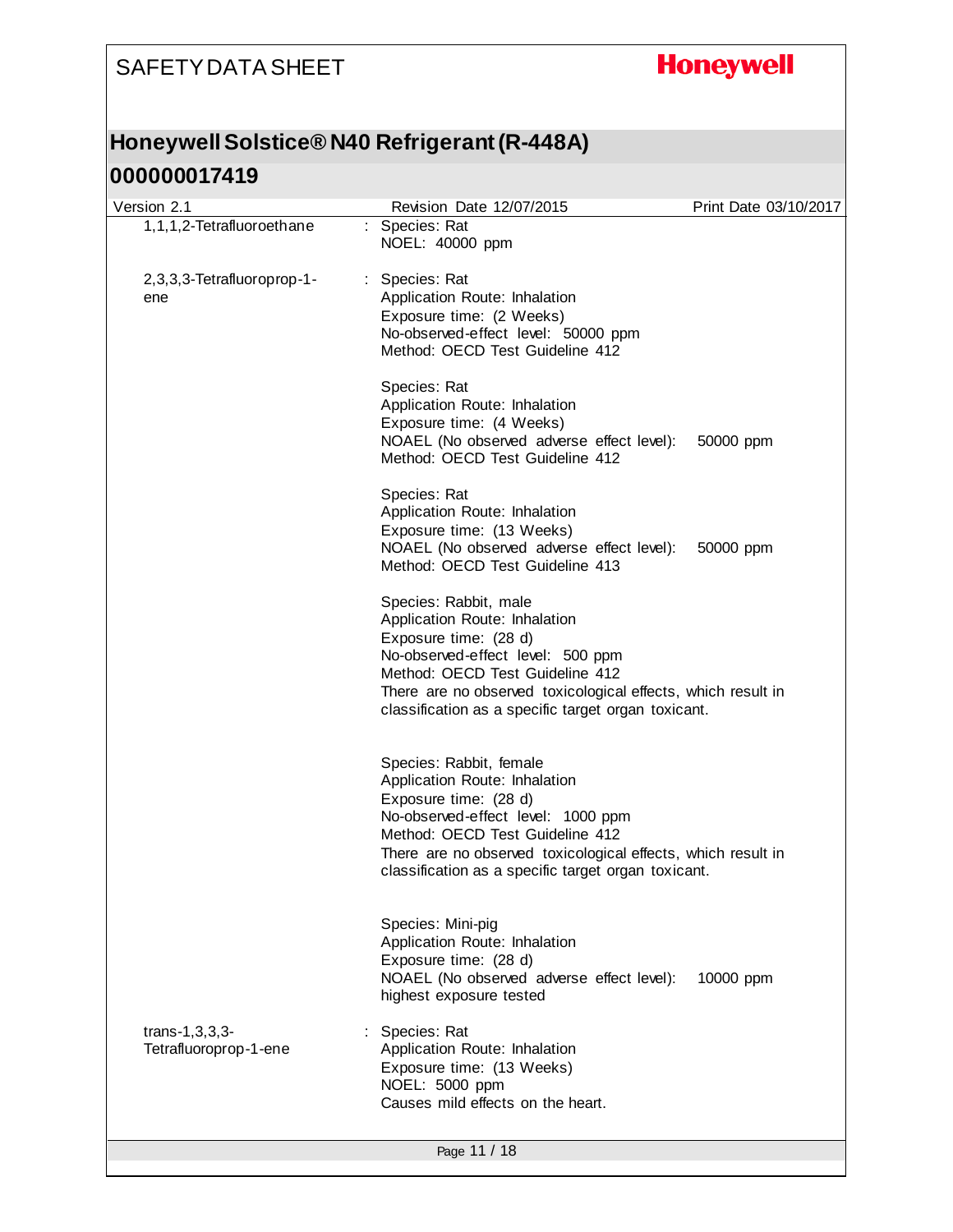# **Honeywell**

### **Honeywell Solstice® N40 Refrigerant (R-448A)**

| Version 2.1                                  | Revision Date 12/07/2015                                                                                                                                              | Print Date 03/10/2017 |
|----------------------------------------------|-----------------------------------------------------------------------------------------------------------------------------------------------------------------------|-----------------------|
| Genotoxicity in vitro<br>Difluoromethane     | : Test Method: Ames test<br>Result: negative                                                                                                                          |                       |
| Pentafluoroethane                            | Test Method: Ames test<br>Result: negative                                                                                                                            |                       |
| 1,1,1,2-Tetrafluoroethane                    | Note: In vitro tests did not show mutagenic effects                                                                                                                   |                       |
| 2,3,3,3-Tetrafluoroprop-1-<br>ene            | Test Method: Ames test<br>Result: 20% and higher, positive in TA 100 and e. coli WP2<br>uvrA, negative in TA98, TA100, and TA1535.<br>Method: OECD Test Guideline 471 |                       |
| $trans-1, 3, 3, 3-$<br>Tetrafluoroprop-1-ene | Test Method: Chromosome aberration test in vitro<br>Cell type: Human lymphocytes<br>Result: negative                                                                  |                       |
|                                              | Cell type: Human lymphocytes<br>Result: negative<br>Method: Mutagenicity (in vitro mammalian cytogenetic test)                                                        |                       |
|                                              | Test Method: Chromosome aberration test in vitro<br>Result: negative                                                                                                  |                       |
|                                              | Cell type: Human lymphocytes<br>Result: negative                                                                                                                      |                       |
|                                              | Cell type: Chinese Hamster Ovary Cells<br>Result: negative                                                                                                            |                       |
|                                              | Test Method: Chromosome aberration test in vitro<br>Cell type: Human lymphocytes<br>Result: negative<br>Method: OECD Test Guideline 473<br>Note: Dose 760,000 ppm     |                       |
|                                              | Test Method: Ames test<br>Result: negative                                                                                                                            |                       |
| Genotoxicity in vivo<br>Difluoromethane      | Species: Mouse<br>Cell type: Bone marrow<br>Method: Mutagenicity (micronucleus test)<br>Result: negative                                                              |                       |
| 2,3,3,3-Tetrafluoroprop-1-<br>ene            | Species: Mouse<br>Cell type: Micronucleus<br>Dose: up to 200,000 ppm (4 hour)                                                                                         |                       |
|                                              | Page 12 / 18                                                                                                                                                          |                       |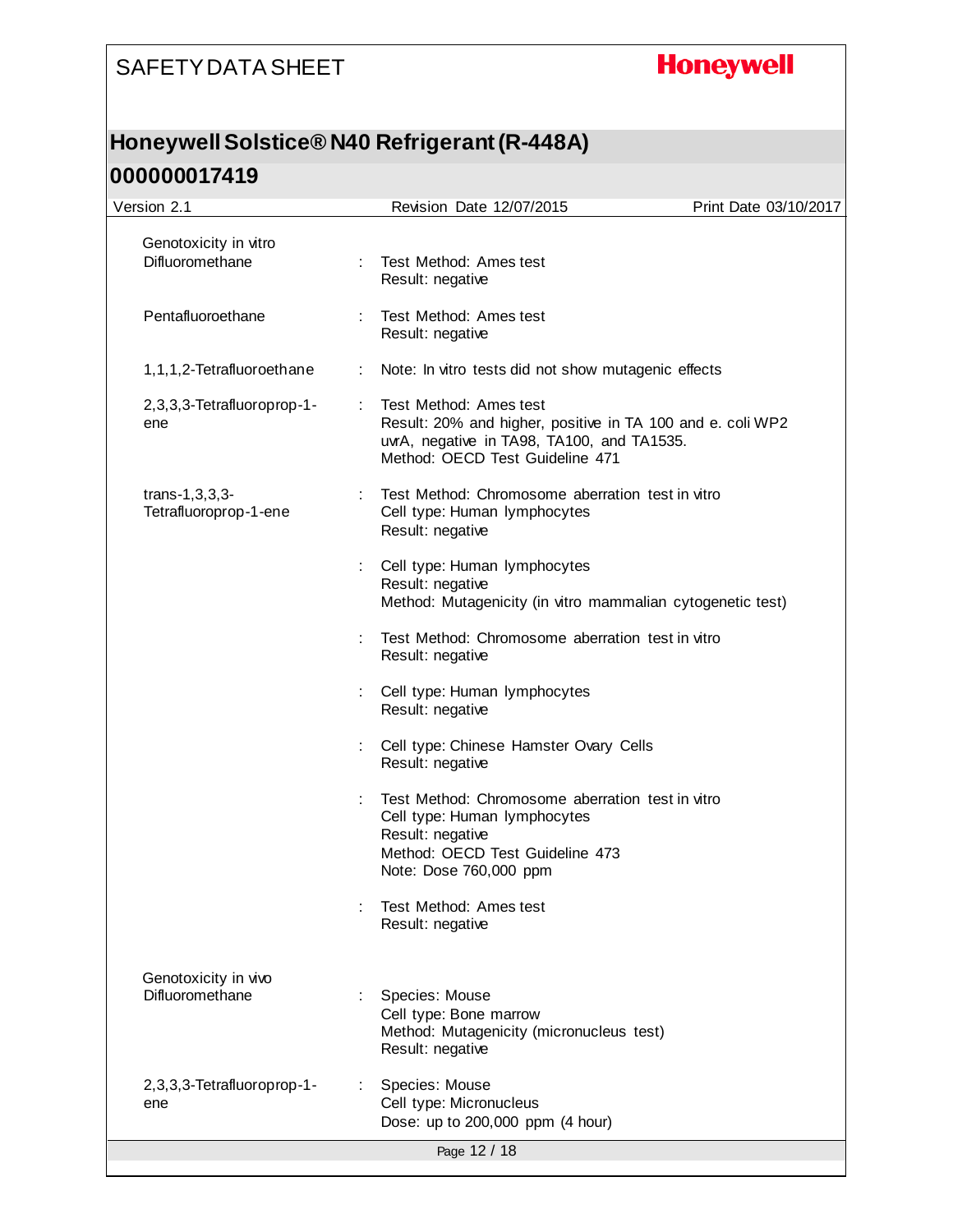# **Honeywell**

### **Honeywell Solstice® N40 Refrigerant (R-448A)**

| Version 2.1                                          | Revision Date 12/07/2015                                                                                                                                                                              | Print Date 03/10/2017 |
|------------------------------------------------------|-------------------------------------------------------------------------------------------------------------------------------------------------------------------------------------------------------|-----------------------|
|                                                      | Method: OECD Test Guideline 474<br>Result: negative                                                                                                                                                   |                       |
|                                                      | Test Method: Unscheduled DNA synthesis<br>Dose: up to 50,000 ppm (4 weeks)<br>Method: OECD Test Guideline 486<br>Result: negative                                                                     |                       |
|                                                      | Species: Rat<br>Cell type: Micronucleus<br>Dose: up to 50,000 ppm (4 weeks)<br>Method: OECD Test Guideline 474<br>Result: negative                                                                    |                       |
| $trans-1, 3, 3, 3-$<br>Tetrafluoroprop-1-ene         | Test Method: Mutagenicity (in vivo mammalian bone-marrow<br>cytogenetic test, chromosomal analysis)<br>Species: Mouse<br>Cell type: Micronucleus<br>Application Route: Inhalation<br>Result: negative |                       |
| Carcinogenicity<br>2,3,3,3-Tetrafluoroprop-1-<br>ene | : Species: Rat<br>Note: Not classified as a human carcinogen. Substance not<br>expected to be a carcinogen based on available data.                                                                   |                       |
| Teratogenicity                                       |                                                                                                                                                                                                       |                       |
| Difluoromethane                                      | : Species: Rat<br>Dose: NOEL - 50,000 ppm<br>Note: Did not show teratogenic effects in animal experiments.                                                                                            |                       |
|                                                      | Species: Rabbit<br>Dose: NOEL - 50,000 ppm<br>Note: Did not show teratogenic effects in animal experiments.                                                                                           |                       |
| Pentafluoroethane                                    | Species: Rabbit<br>Application Route: Inhalation exposure<br>NOAEL, Teratog:<br>50,000 ppm<br>NOAEL, Maternal: 50,000 ppm<br>Note: Did not show teratogenic effects in animal experiments.            |                       |
|                                                      | Species: Rat<br>Application Route: Inhalation exposure<br>NOAEL, Teratog:<br>50,000 ppm<br>NOAEL, Maternal:<br>50,000 ppm<br>Note: Did not show teratogenic effects in animal experiments.            |                       |
|                                                      | Page 13 / 18                                                                                                                                                                                          |                       |
|                                                      |                                                                                                                                                                                                       |                       |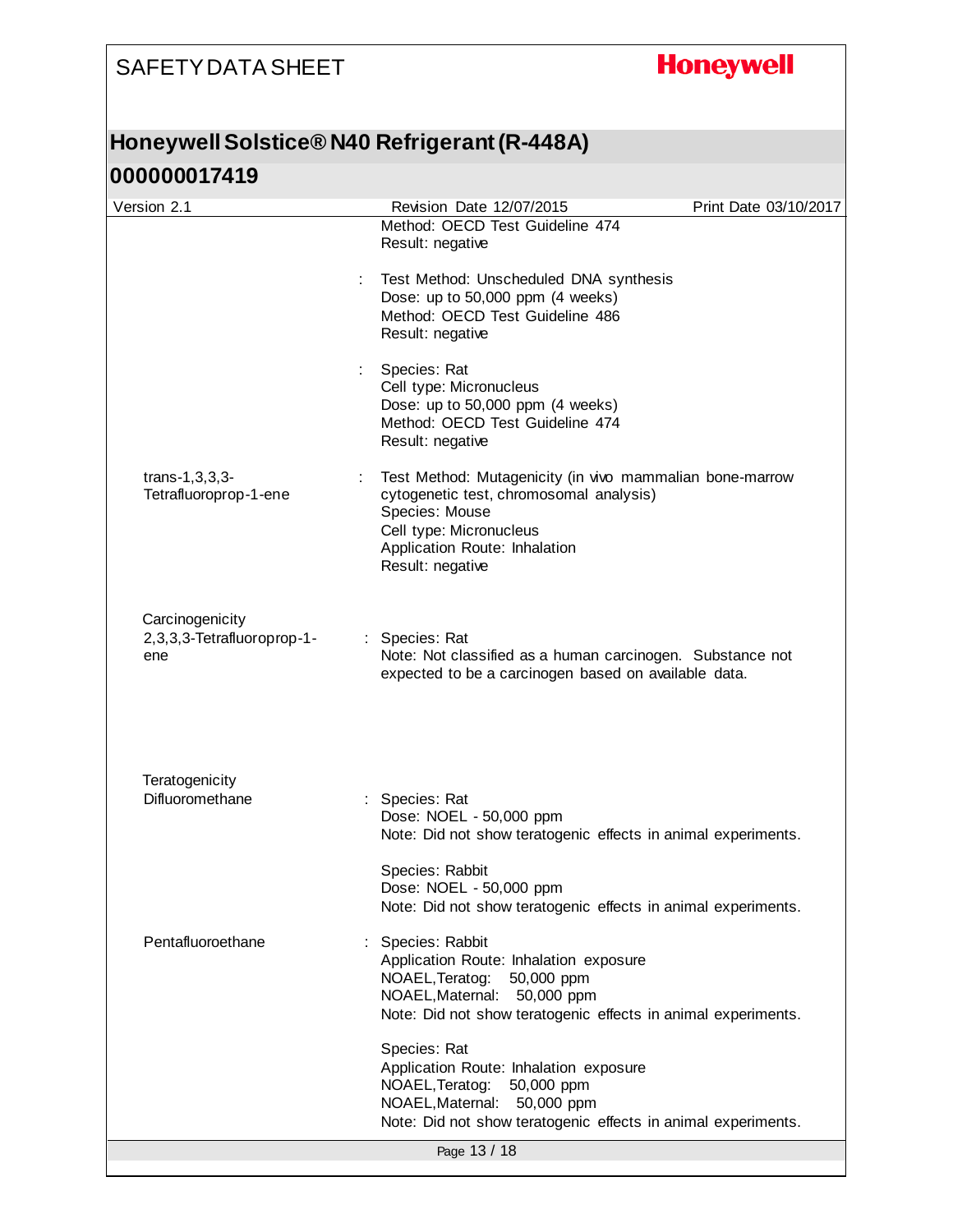#### **Honeywell** SAFETY DATA SHEET **Honeywell Solstice® N40 Refrigerant (R-448A) 000000017419** Version 2.1 Revision Date 12/07/2015 Print Date 03/10/2017 trans-1,3,3,3- : Species: Rabbit Method: Prenatal Developmental Inhalation Toxicity Study Tetrafluoroprop-1-ene Note: Did not show teratogenic effects in animal experiments. Species: Rat Method: Prenatal Developmental Inhalation Toxicity Study Note: Did not show teratogenic effects in animal experiments. Further information 1,1,1,2-Tetrafluoroethane : Note: Vapours are heavier than air and can cause suffocation by reducing oxygen available for breathing. Rapid evaporation of the liquid may cause frostbite. Avoid skin contact with leaking liquid (danger of frostbite). **SECTION 12. ECOLOGICAL INFORMATION** Toxicity to fish 2,3,3,3-Tetrafluoroprop-1- : LC50: > 197 mg/l Exposure time: 96 h ene Species: Cyprinus carpio (Carp) Method: OECD Test Guideline 203 Note: No demonstrable toxic effect in saturated solution. : NOEC: > 117 mg/l trans-1,3,3,3- Tetrafluoroprop-1-ene Exposure time: 96 h Species: Cyprinus carpio (Carp) Toxicity to daphnia and other aquatic invertebrates 2,3,3,3-Tetrafluoroprop-1- : EC50: > 83 mg/l Exposure time: 48 h ene Species: Daphnia magna (Water flea) Method: OECD Test Guideline 202 trans-1,3,3,3- : EC50: > 160 mg/l Tetrafluoroprop-1-ene Exposure time: 48 h Species: Daphnia magna (Water flea) Toxicity to algae 2,3,3,3-Tetrafluoroprop-1- : EC50: > 100 mg/l Species: Scenedesmus capricornutum (fresh water algae) ene Method: OECD Test Guideline 201 trans-1,3,3,3- : Growth inhibition

Page 14 / 18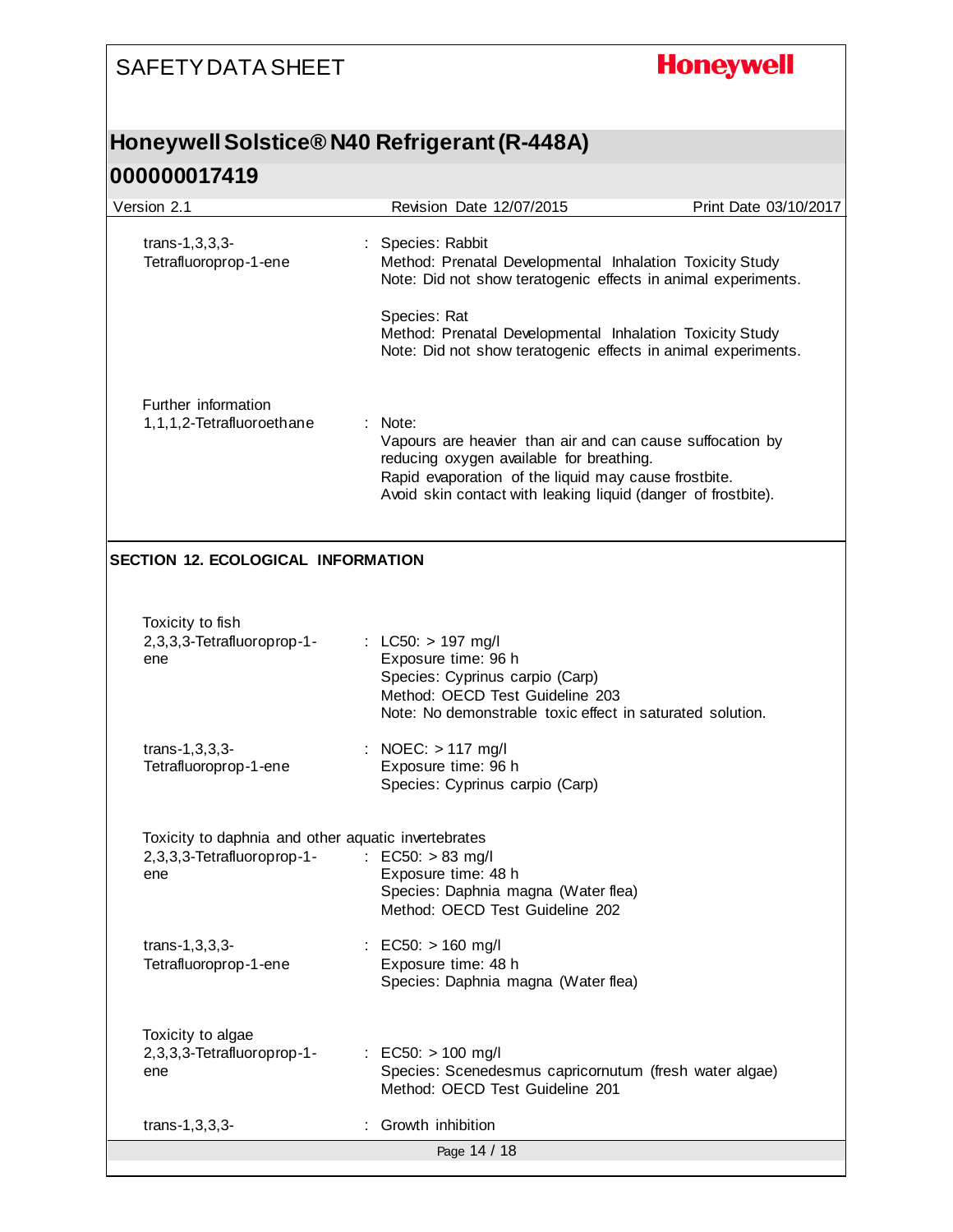# **Honeywell**

### **Honeywell Solstice® N40 Refrigerant (R-448A)**

| Version 2.1                                          | Revision Date 12/07/2015                                                                                                                                                                                                                                                                                                         | Print Date 03/10/2017 |  |  |  |  |
|------------------------------------------------------|----------------------------------------------------------------------------------------------------------------------------------------------------------------------------------------------------------------------------------------------------------------------------------------------------------------------------------|-----------------------|--|--|--|--|
| Tetrafluoroprop-1-ene                                | NOEC: > 170 mg/l<br>Exposure time: 72 h<br>Species: Algae                                                                                                                                                                                                                                                                        |                       |  |  |  |  |
| Bioaccumulation<br>2,3,3,3-Tetrafluoroprop-1-<br>ene | : Note: Due to the distribution coefficient n-octanol/water,<br>accumulation in organisms is not expected.                                                                                                                                                                                                                       |                       |  |  |  |  |
| Biodegradability<br>Difluoromethane                  | : Note: Minimal                                                                                                                                                                                                                                                                                                                  |                       |  |  |  |  |
| Pentafluoroethane                                    | Result: Not readily biodegradable.<br>Value: 5 %<br>Method: OECD 301 D                                                                                                                                                                                                                                                           |                       |  |  |  |  |
| 2,3,3,3-Tetrafluoroprop-1-<br>ene                    | : Result: Not readily biodegradable.<br>Method: OECD Test Guideline 301F                                                                                                                                                                                                                                                         |                       |  |  |  |  |
| $trans-1, 3, 3, 3-$<br>Tetrafluoroprop-1-ene         | : aerobic<br>Result: Not readily biodegradable.                                                                                                                                                                                                                                                                                  |                       |  |  |  |  |
| <b>Further information on ecology</b>                |                                                                                                                                                                                                                                                                                                                                  |                       |  |  |  |  |
| Additional ecological<br>information                 | : This product is subject to U.S. Environmental Protection<br>Agency Clean Air Act Regulations at 40 CFR Part 82.<br>This product contains greenhouse gases which may<br>contribute to global warming. Do NOT vent to the atmosphere.<br>To comply with provisions of the U.S. Clean Air Act, any<br>residual must be recovered. |                       |  |  |  |  |
| <b>SECTION 13. DISPOSAL CONSIDERATIONS</b>           |                                                                                                                                                                                                                                                                                                                                  |                       |  |  |  |  |
| Disposal methods                                     | : Observe all Federal, State, and Local Environmental<br>regulations.                                                                                                                                                                                                                                                            |                       |  |  |  |  |
| <b>SECTION 14. TRANSPORT INFORMATION</b>             |                                                                                                                                                                                                                                                                                                                                  |                       |  |  |  |  |
| <b>DOT</b><br>UN/ID No.<br>Proper shipping name      | <b>UN 3163</b><br>LIQUEFIED GAS, N.O.S.<br>(Pentafluoroethane, Difluoromethane, 1,1,1,2-<br>Tetrafluoroethane)                                                                                                                                                                                                                   |                       |  |  |  |  |
| Class<br>Packing group<br><b>Hazard Labels</b>       | $2.2\phantom{0}$<br>2.2                                                                                                                                                                                                                                                                                                          |                       |  |  |  |  |
|                                                      | Page 15 / 18                                                                                                                                                                                                                                                                                                                     |                       |  |  |  |  |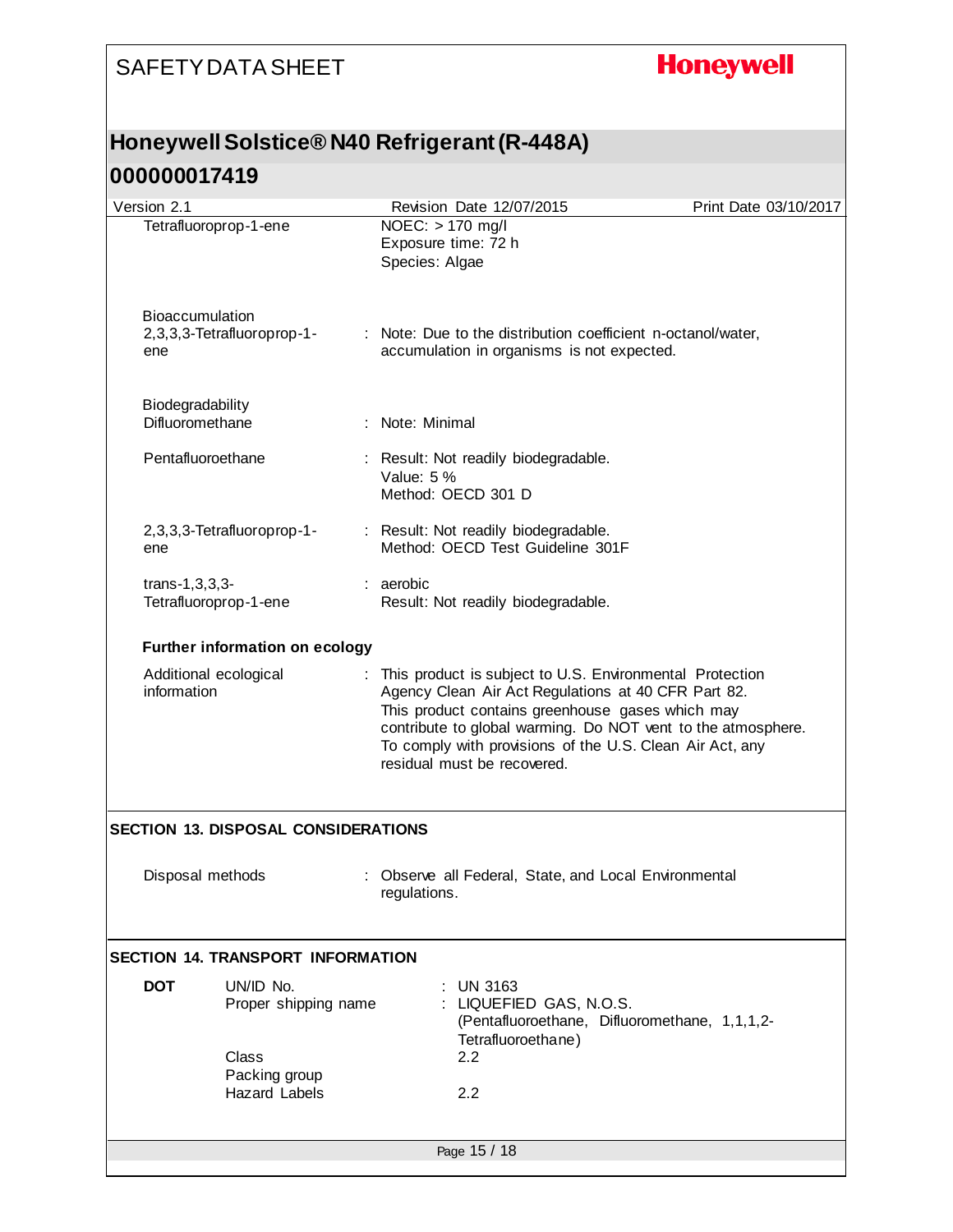# **Honeywell**

# **Honeywell Solstice® N40 Refrigerant (R-448A)**

| Version 2.1                                                          |                                                                                                                                                                  |  |                     | Revision Date 12/07/2015                                                                                                                      | Print Date 03/10/2017 |
|----------------------------------------------------------------------|------------------------------------------------------------------------------------------------------------------------------------------------------------------|--|---------------------|-----------------------------------------------------------------------------------------------------------------------------------------------|-----------------------|
| <b>IATA</b>                                                          | UN/ID No.<br>Description of the goods<br>Class<br><b>Hazard Labels</b><br>Packing instruction (cargo<br>aircraft)<br>Packing instruction<br>(passenger aircraft) |  |                     | $:$ UN 3163<br>: LIQUEFIED GAS, N.O.S.<br>(Pentafluoroethane, Difluoromethane, 1,1,1,2-<br>Tetrafluoroethane)<br>2.2<br>2.2<br>: 200<br>: 200 |                       |
| <b>IMDG</b><br>UN/ID No.<br>Description of the goods<br><b>Class</b> |                                                                                                                                                                  |  |                     | <b>UN 3163</b><br>: LIQUEFIED GAS, N.O.S.<br>(PENTAFLUOROE THANE,<br>DIFLUOROMETHANE, 1,1,1,2-<br>TETRAFLUOROETHANE)<br>2.2                   |                       |
|                                                                      | Hazard Labels<br>EmS Number                                                                                                                                      |  |                     | : 2.2<br>: F-C, S-V                                                                                                                           |                       |
|                                                                      | Marine pollutant                                                                                                                                                 |  |                     | : no                                                                                                                                          |                       |
| <b>Inventories</b><br>US. Toxic Substances<br>Control Act            | <b>SECTION 15. REGULATORY INFORMATION</b>                                                                                                                        |  | : On TSCA Inventory |                                                                                                                                               |                       |
| Australia. Industrial<br>Assessment) Act                             | Chemical (Notification and                                                                                                                                       |  |                     | : On the inventory, or in compliance with the inventory                                                                                       |                       |
| Canada. Canadian<br>Act (CEPA). Domestic<br>Substances List (DSL)    | Environmental Protection                                                                                                                                         |  |                     | : All components of this product are on the Canadian DSL.                                                                                     |                       |
| List                                                                 | Japan. Kashin-Hou Law                                                                                                                                            |  |                     | : On the inventory, or in compliance with the inventory                                                                                       |                       |
|                                                                      | Korea. Toxic Chemical<br>Control Law (TCCL) List                                                                                                                 |  |                     | : On the inventory, or in compliance with the inventory                                                                                       |                       |
| Philippines. The Toxic<br>Act                                        | Substances and Hazardous<br>and Nuclear Waste Control                                                                                                            |  |                     | : Not in compliance with the inventory                                                                                                        |                       |
|                                                                      | China. Inventory of Existing                                                                                                                                     |  |                     | : Not in compliance with the inventory                                                                                                        |                       |
|                                                                      |                                                                                                                                                                  |  |                     | Page 16 / 18                                                                                                                                  |                       |
|                                                                      |                                                                                                                                                                  |  |                     |                                                                                                                                               |                       |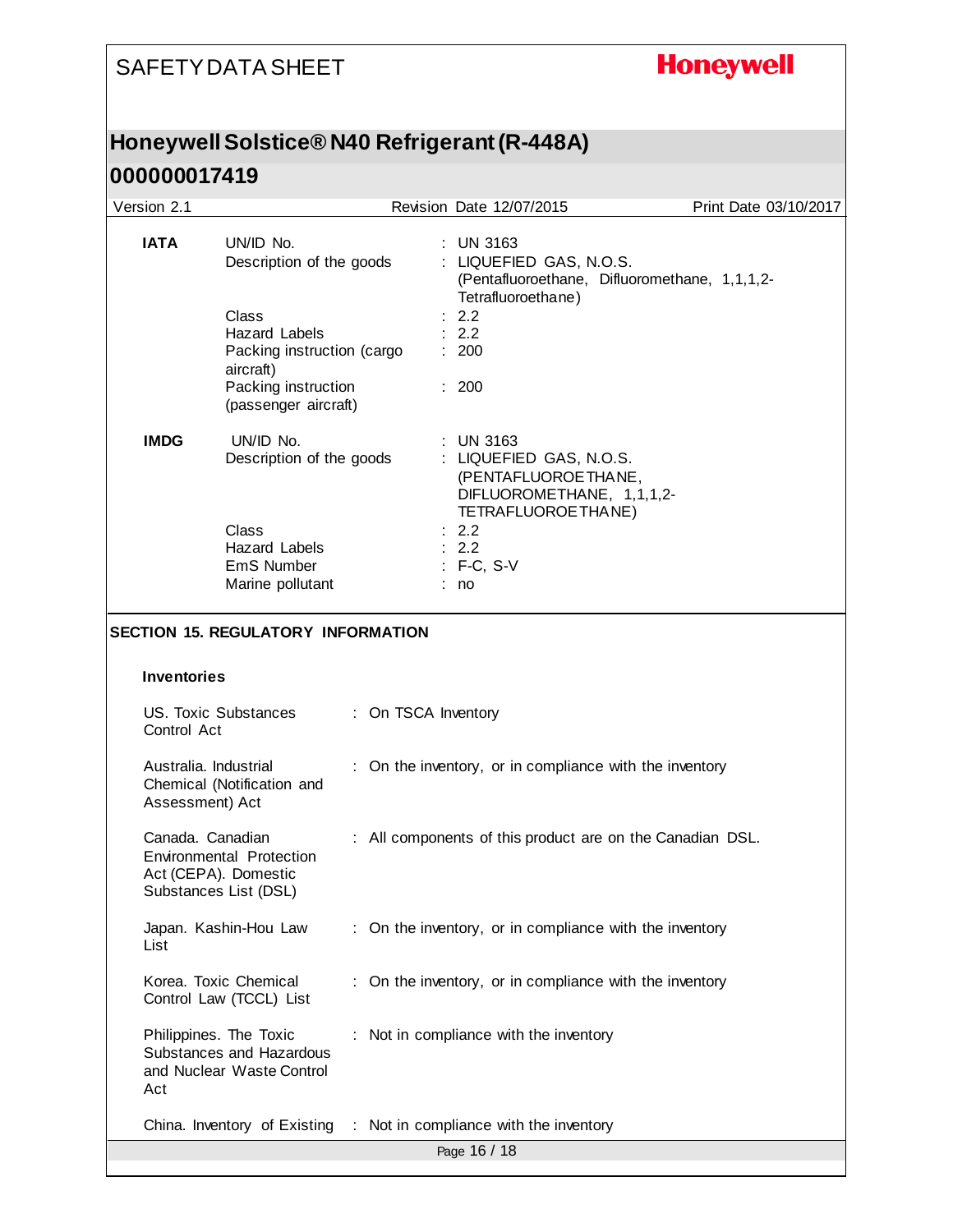### **Honeywell**

# **Honeywell Solstice® N40 Refrigerant (R-448A)**

| Version 2.1                                                                                                                              | Revision Date 12/07/2015                                                                                                                                                                  | Print Date 03/10/2017 |
|------------------------------------------------------------------------------------------------------------------------------------------|-------------------------------------------------------------------------------------------------------------------------------------------------------------------------------------------|-----------------------|
| <b>Chemical Substances</b><br>New Zealand. Inventory of<br>Chemicals (NZloC), as<br>published by ERMA New<br>Zealand                     | : Not in compliance with the inventory                                                                                                                                                    |                       |
| TSCA 12B                                                                                                                                 | : US. Toxic Substances Control Act (TSCA) Section 12(b) Export<br>Notification (40 CFR 707, Subpt D)                                                                                      |                       |
|                                                                                                                                          | 2,3,3,3-Tetrafluoroprop-1-ene                                                                                                                                                             | 754-12-1              |
| National regulatory information                                                                                                          |                                                                                                                                                                                           |                       |
| <b>US. Toxic Substances</b><br>Control Act (TSCA) Section<br>5(a)(2) Final Significant<br>New Use Rules (SNURs)<br>(40 CFR 721, Subpt E) | : Issued.                                                                                                                                                                                 |                       |
|                                                                                                                                          | : 2,3,3,3-Tetrafluoroprop-1-ene                                                                                                                                                           | 754-12-1              |
| <b>SARA 302 Components</b>                                                                                                               | : No chemicals in this material are subject to the reporting<br>requirements of SARA Title III, Section 302.                                                                              |                       |
| <b>SARA 313 Components</b>                                                                                                               | : This material does not contain any chemical components with<br>known CAS numbers that exceed the threshold (De Minimis)<br>reporting levels established by SARA Title III, Section 313. |                       |
| SARA 311/312 Hazards                                                                                                                     | : Sudden Release of Pressure Hazard<br>Acute Health Hazard                                                                                                                                |                       |
| <b>California Prop. 65</b>                                                                                                               | : WARNING! This product contains a chemical known to the<br>State of California to cause cancer.<br>Dichloromethane                                                                       | 75-09-2               |
|                                                                                                                                          |                                                                                                                                                                                           |                       |
|                                                                                                                                          |                                                                                                                                                                                           |                       |
|                                                                                                                                          |                                                                                                                                                                                           |                       |
|                                                                                                                                          |                                                                                                                                                                                           |                       |
|                                                                                                                                          |                                                                                                                                                                                           |                       |